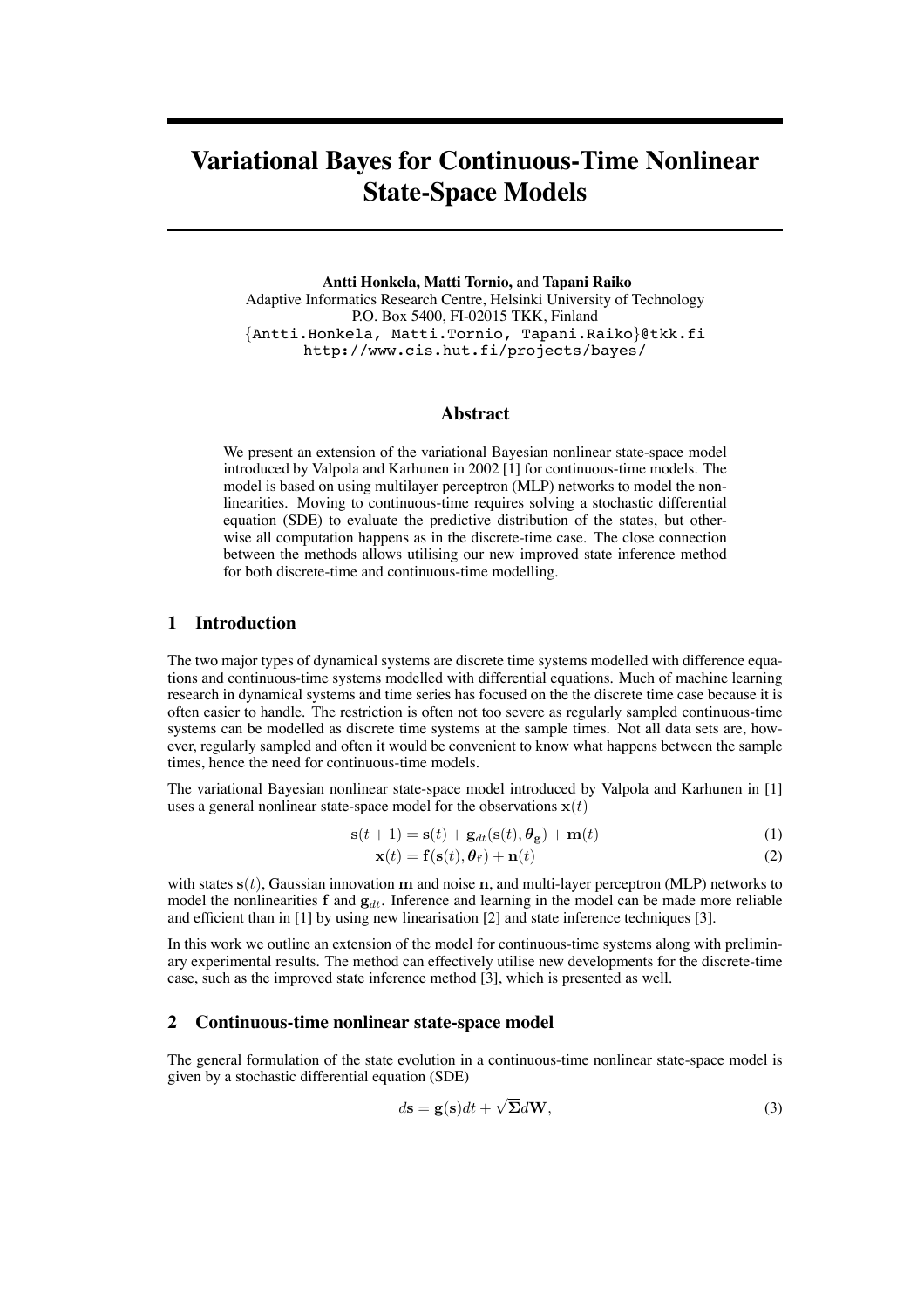where  $d\mathbf{W}$  is the differential of a Wiener process [4].

The continuous-time nonlinear state-space model is obtained by using Eq. (3) to model state evolution instead of Eq. (1). The nonlinear mapping g is again modelled by a MLP network. The observation equation Eq. (2) remains unchanged.

## **3 Variational learning**

Variational Bayesian learning is based on approximating the posterior distribution  $p(\theta, S|X, \mathcal{H})$ with a tractable approximation  $q(\theta, S|\xi)$ , where  $X = \{x(t_i)|i = 1, ..., N\}$  is the data,  $S =$  ${s(t<sub>i</sub>)}$  = 1, ..., N are the latent state values at the times of the observations,  $\hat{\theta}$  are the parameters of the model  $H$ , and  $\boldsymbol{\xi}$  are the (variational) parameters of the approximation. The approximation is fitted by maximising a lower bound on marginal log-likelihood

$$
\mathcal{B} = \left\langle \log \frac{p(\mathbf{X}, \mathbf{S}, \boldsymbol{\theta} | \mathcal{H})}{q(\mathbf{S}, \boldsymbol{\theta} | \boldsymbol{\xi})} \right\rangle = \log p(\mathbf{X} | \mathcal{H}) - D_{\text{KL}}(q(\mathbf{S}, \boldsymbol{\theta} | \boldsymbol{\xi}) || p(\mathbf{S}, \boldsymbol{\theta} | \mathbf{X}, \mathcal{H})), \tag{4}
$$

where  $\langle \cdot \rangle$  denotes expectation over q. This is equivalent to minimising the Kullback–Leibler  $D_{\text{KL}}(q||p)$  divergence between q and p [5,6].

The nonlinear state-space model is learned by numerically maximising the bound (4) with a conjugate gradient method. This requires evaluating the value of the bound and its gradient with respect to all the variational parameters  $\xi$ .

Given a Gaussian approximation similar to the one used in [1], the most difficult part is to evaluate the expectation

$$
\langle \log p(\boldsymbol{S}|\boldsymbol{\theta}) \rangle = \langle \log p(s(t_1)|\boldsymbol{\theta}) \rangle + \sum_{i=2}^{N} \langle \log p(s(t_i)|s(t_{i-1})\boldsymbol{\theta}) \rangle, \tag{5}
$$

where the Markov property of the state sequence has been used.

Because a Gaussian variational approximation is used, only the mean and variance of s are needed to evaluate the bound for the continuous-time model. Writing the differential equations for the mean and covariance of a corresponding Gaussian process s satisfying Eq. (3) and using a first order Taylor approximation of g about the mean of s yields two separate equations for the mean  $\mu(t)$  and covariance  $P(t)$  of s as

$$
\frac{d}{dt}\boldsymbol{\mu}(t) = \mathbf{g}(\boldsymbol{\mu}(t))
$$
\n(6)

$$
\frac{d}{dt}\mathbf{P}(t) = \langle \mathbf{G}(\boldsymbol{\mu}(t)) \rangle \mathbf{P}^{\mathrm{T}}(t) + \mathbf{P}(t) \langle \mathbf{G}^{\mathrm{T}}(\boldsymbol{\mu}(t)) \rangle + \boldsymbol{\Sigma},\tag{7}
$$

where G denotes the Jacobian matrix of  $g$  [7]. The expected value of  $g$  and the expected Jacobian are evaluated using the linearisation technique presented in [2].

These equations can be solved numerically using a simple Euler method to find required statistics of  $p(s(t_{i+1})|s(t_i))$ . Eq. (6) yields the posterior mean and variance of the predicted mean of  $s(t_{i+1})$ that correspond to the mean and variance of  $g_{dt}(s(t))$  in the discrete-time case. Eq. (7), in turn, yields the expected covariance of  $p(s(t_{i+1})|s(t_i))$ , corresponding to the expected covariance of the innovation process  $\mathbf{m}(t)$  in the discrete-time case. The main difference here is that the covariance of the predictive distribution arises from the process and not from simple additive Gaussian noise.

When a simple Euler method is used, gradients of the cost with respect to the variational parameters governing the distributions of the network weights and the state values can be derived from the prediction equations in a similar manner as in the discrete-time case. All these parameters are updated using the same conjugate-gradient algorithm as in the discrete-time case. Higher order parameters such as the number of hidden units in the MLP networks are optimised by comparing the marginal likelihood values resulting from runs with different values, but more automated methods like automatic relevance determination could easily be used as well.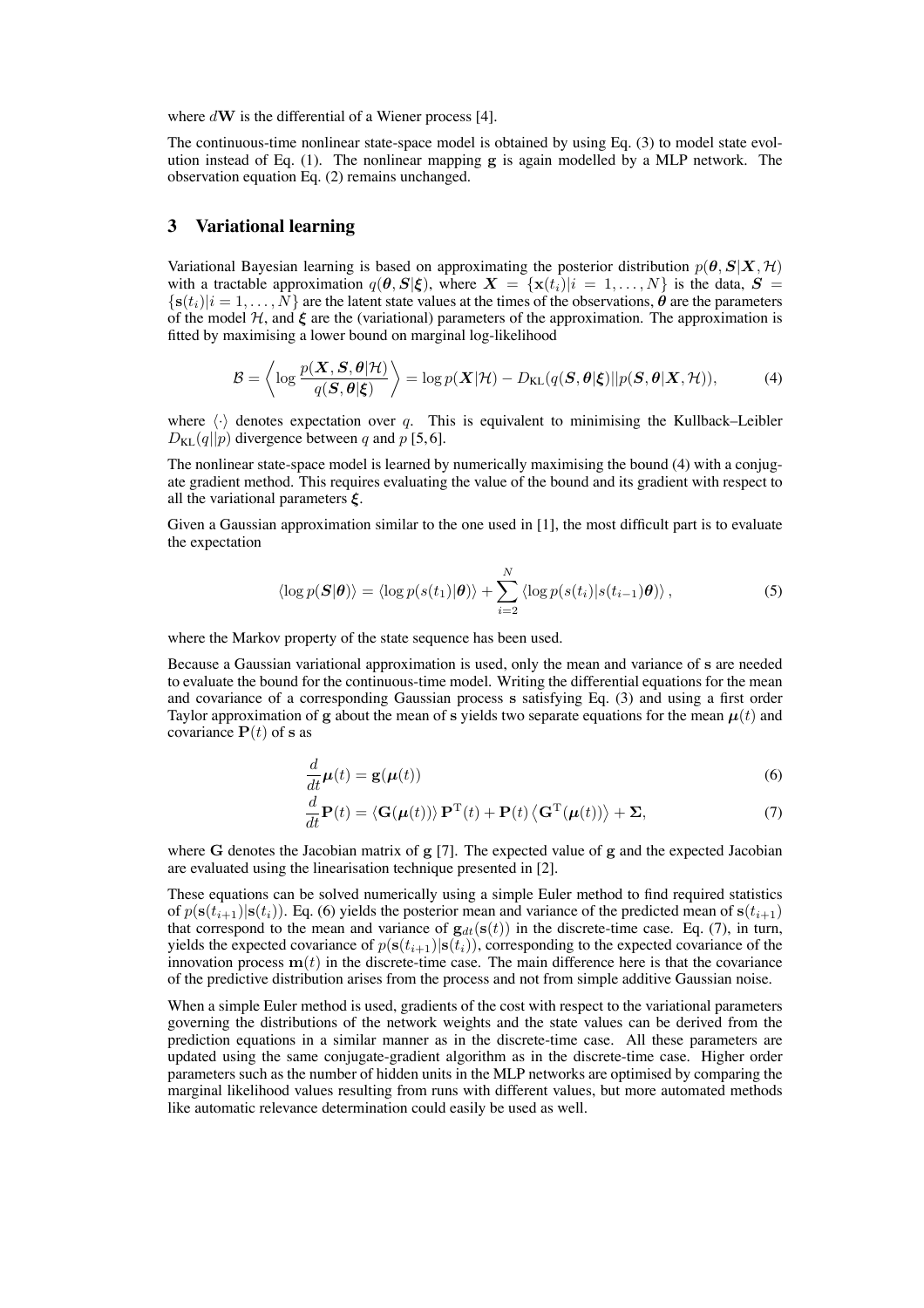# **4 State inference**

Variational Bayesian inference of the state S happens by maximising  $\beta$  in Eq. (4). Doing this directly with a gradient or a conjugate gradient method leads to suboptimal performance. This is because the terms in B that depend on a particular  $s(t)$  include only the neighbouring states in time. Information spreads around slowly because the states of different time slices affect each other only between updates. Variants of the Kalman smoother propagate information very fast, but we have found the lack of convergence prohibitive in some cases.

In [3], we proposed a novel update algorithm for the posterior means  $\bar{\mathbf{s}}(t)$ . The marginal posterior approximation is Gaussian

$$
q(\mathbf{s}(t) \mid \boldsymbol{\xi}) = \mathcal{N}(\mathbf{s}(t); \overline{\mathbf{s}}(t), \text{diag}(\widetilde{\mathbf{s}}(t))),
$$
\n(8)

where  $diag(\tilde{s}(t))$  is a diagonal covariance matrix. We replaced partial derivatives of B w.r.t. state means  $\bar{s}(t)$  for each  $t = 1, ..., T$  by (approximated) total derivatives:

$$
\frac{d\mathcal{B}}{d\overline{s}(t)} = \sum_{\tau=1}^{T} \frac{\partial \mathcal{B}}{\partial \overline{s}(\tau)} \frac{\partial \overline{s}(\tau)}{\partial \overline{s}(t)}.
$$
\n(9)

The approximation involves linearising the nonlinear mappings around the current state estimates. Assuming linearisations, the optimal state mean  $\bar{s}_{opt}(t)$  as a function of neighbouring state means can be solved analytically<sup>1</sup>, but we are especially interested in the dependencies:

$$
\frac{\partial \overline{\mathbf{s}}_{\text{opt}}(t)}{\partial \overline{\mathbf{s}}(t-1)} = \text{diag}(\widetilde{\mathbf{s}}(t))\Sigma_m^{-1} \mathbf{J}_g(t-1)
$$
(10)

$$
\frac{\partial \overline{\mathbf{s}}_{\text{opt}}(t)}{\partial \overline{\mathbf{s}}(t+1)} = \text{diag}(\widetilde{\mathbf{s}}(t))\mathbf{J}_g^{\text{T}}(t)\mathbf{\Sigma}_m^{-1},\tag{11}
$$

where  $J_q$  is the linearisation matrix [2] of the mapping g and  $\Sigma_m$  is the noise covariance for  $m(t)$ in Eq. (1). The total derivative is then computed by propagating the gradient forward and backward through time assuming these dependencies. The computational overhead turns out to be rather small. Generalisation of the method to the continuous-time case is obvious with proper interpretations of  $J_g$  and  $\Sigma_m$  as the product of the corresponding Jacobians G for each step in the solution of Eq. (6) and as the proper value of  $P(t_i)$ , respectively.

## **5 Experiments**

#### **5.1 Continuous-time NSSM**

The continuous-time NSSM is demonstrated with a data set generated by a Lorenz process [8]. A Lorenz process has a three-dimensional state-space with non-linear chaotic dynamics determined by the following set of differential equations:

$$
\frac{dz_1}{dt} = \sigma(z_1 - z_2) \tag{12}
$$

$$
\frac{dz_2}{dt} = \rho z_1 - z_2 - z_1 z_3 \tag{13}
$$

$$
\frac{dz_3}{dt} = z_1 z_2 - \beta z_3. \tag{14}
$$

The parameter vector  $[\sigma, \rho, \beta]$  used in this experiment was [3, 26.5, 1]. The data set was generated by unevenly sampling the process at random time instants between 0 and 20.

A data set with 201 samples was used, and the data was normalised to mean of 0 and standard deviation of 1. Additive Gaussian observation noise with a standard deviation of 0.2 was added to the data set. To make learning more challenging and to demonstrate the benefits of the latent statespace, only the two first components of the observations,  $z_1$  and  $z_2$ , were used in this experiment.

<sup>&</sup>lt;sup>1</sup>See [3] for derivation.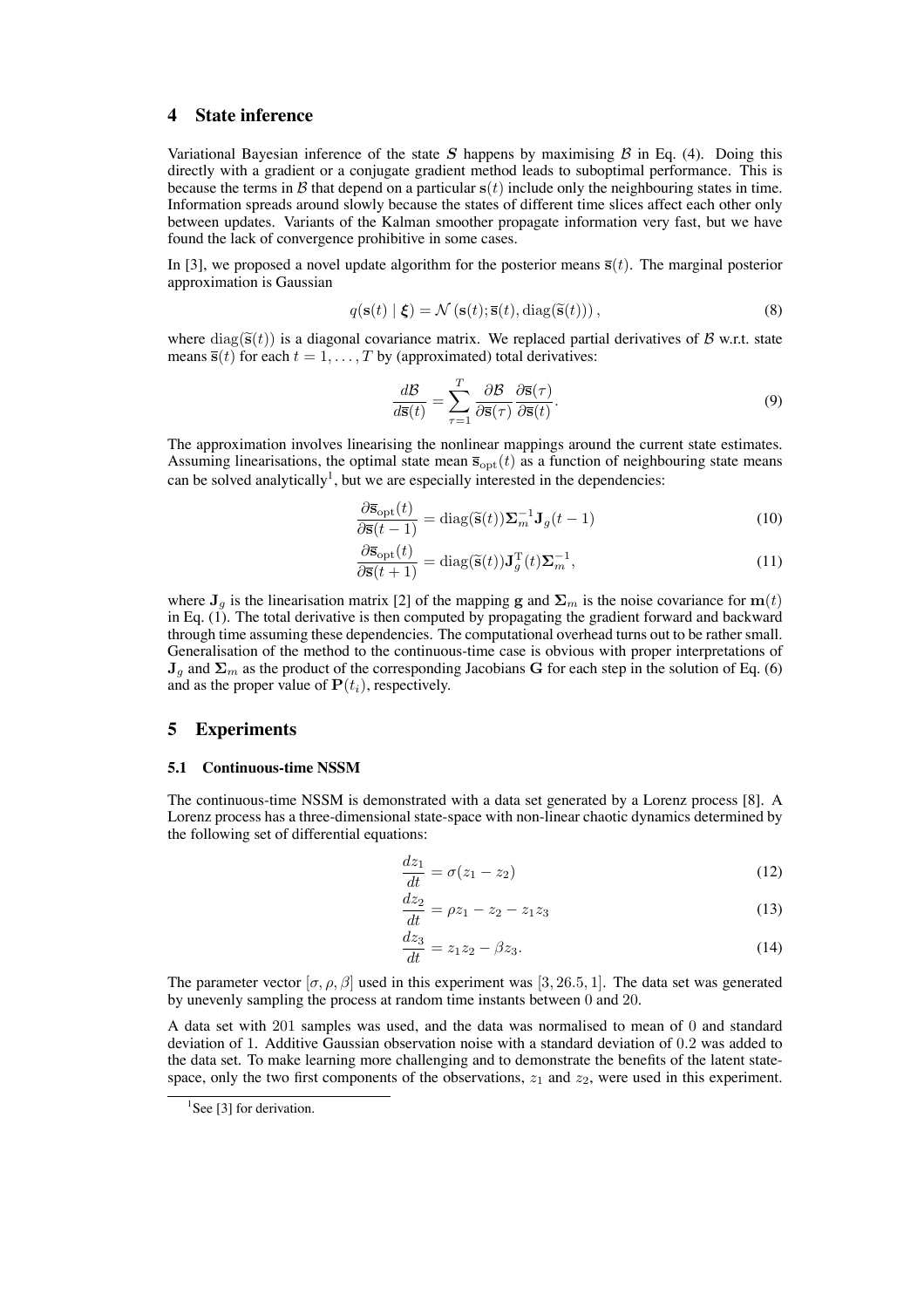A three dimensional state-space was used to learn this data set. The MLPs for both the observation and the dynamical mapping had 10 hidden units.

The original three-dimensional Lorenz process and the three-dimensional state-space can be seen in Fig. 1. Noiseless and noisy versions of the two-dimensional data set used to train the model and the reconstructions of this data set can be seen in Fig. 2. The latent states and their values predicted from the previous state are plotted against time in Fig. 3.

The presented results are still preliminary, as the size of the data set used in this experiment is not large enough to properly form the correct state-space or to reliably predict even the short term behavior of the Lorenz process beyond a few time steps. However, the state-space representation was still able to capture the original three-dimensional nature of the Lorenz process using only the two observed data components.



Figure 1: Left: The original three-dimensional Lorenz process without noise. Right: The threedimensional latent state-space of the model.



Figure 2: Left: The original data set without noise. Middle: The noisy data set used in the experiment. Right: The reconstruction of the data set by the model.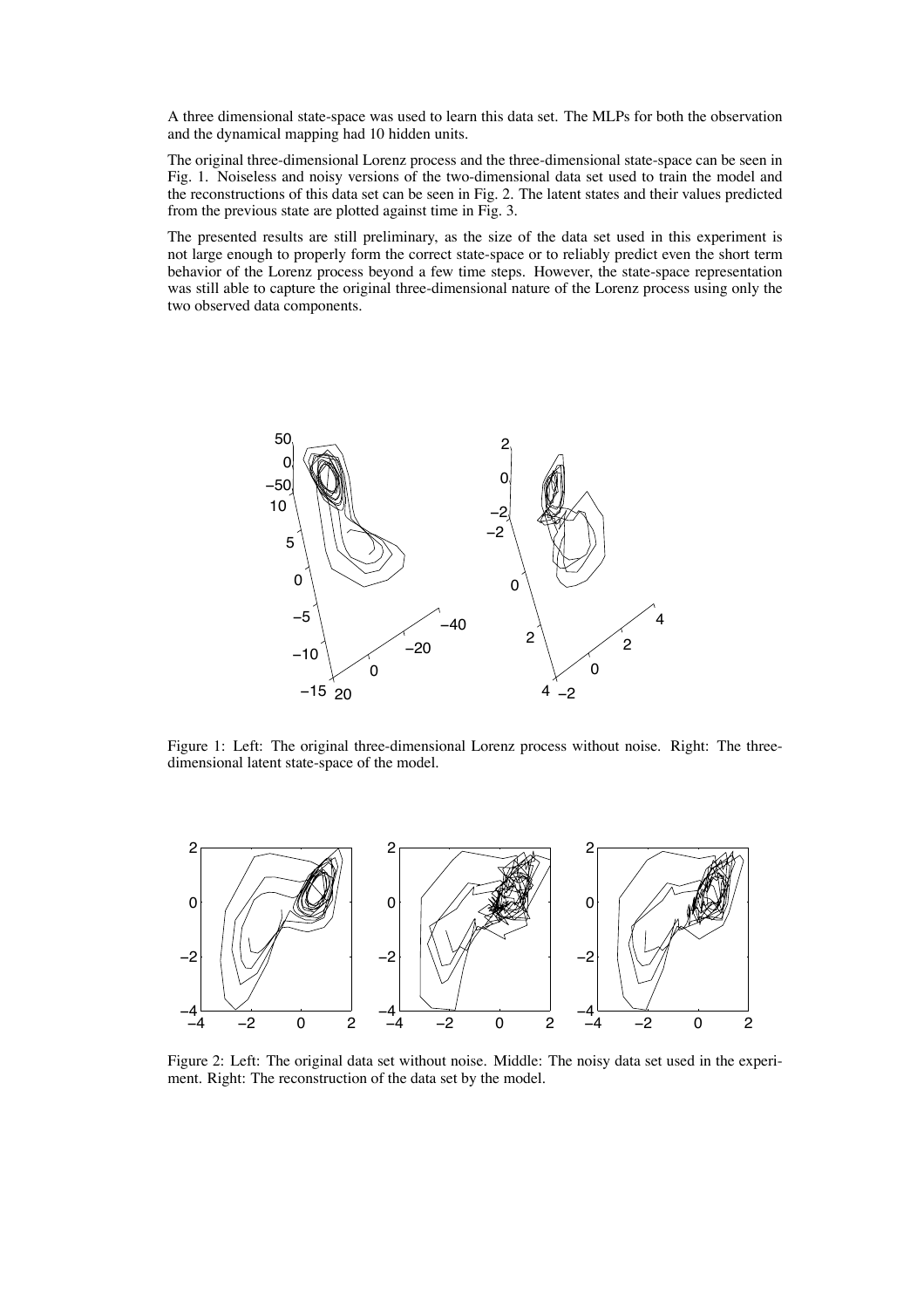

Figure 3: Top: The latent state values. Bottom: The values predicted from the previous time step. The tick marks on the x-axis correspond to sampling instants.

### **5.2 State inference**

The presented state inference was tested on a real world data set of speech spectra [3]. The data set consisted of 11200 21 dimensional samples which corresponds to 90 seconds of continuous human speech. The first 10000 samples were used to train a seven dimensional discrete-time state-space model and the rest of the data was used in the experiments.

The test data set was divided into three parts each consisting of 300 samples and all the algorithms were run for each data set with four random initialisations. The final results represent an average over both the different data sets and initialisations.

Since the true state is unknown, the mean square error of the reconstruction of missing data was used to compare the different algorithms. Experiments were done with sets of both 3 and 30 consecutive missing samples. The ability to cope with missing values is very important when only partial observations are available or in the case of failures in the observation process. It also has interesting applications in the field of control as reported in [9].

The results can be seen in Fig. 4. When large gaps of missing values are present, the proposed algorithm (NDFA+TD) performs clearly better than the rest of the compared algorithms. The compared methods of iterated extended Kalman smoother (IEKS) [10] and iterated unscented Kalman smoother (IUKS) [11,12] had some stability problems and neither of these methods could cope very well with long gaps of missing values.

# **6 Discussion**

Solving the differential equations governing state evolution requires finding a suitable discretisation of time. Finer discretisation provides more accuracy, but risks instability when the model of the dynamics is still poor. An adaptive scheme starting with long time steps and decreasing the step length as the model gets more reliable would most likely be very useful in learning problems with larger time gaps.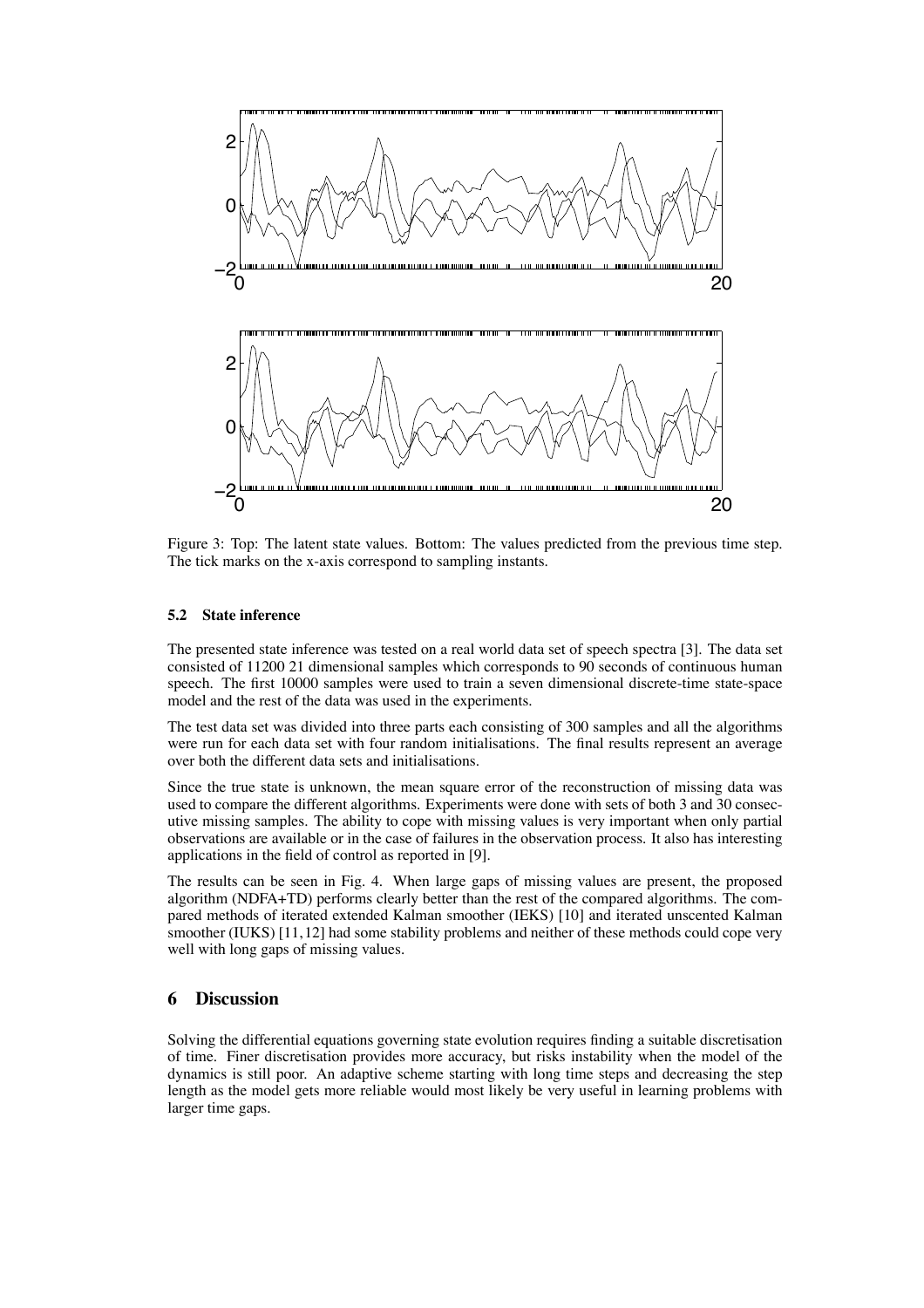

Figure 4: Inference with the speech data with missing values. On the top one of the data sets used in the experiments (missing values marked in black), on the bottom root mean square error plotted against computation time. Left side figures use a small gap size, right side figures a large gap size. (From [3].)

By moving from discrete time to a continuous-time framework, one can more easily model phenomena that have vastly different time scales. It would be an interesting extension to factor the state s into two (or more) parts  $s_1$  and  $s_2$  where it is a priori known that the dynamics of  $s_1$  are slow compared to the dynamics of  $s_2$ . The SDE can be factored into:

$$
d\mathbf{s}_1 = \mathbf{g}_1(\mathbf{s}_1)dt + \sqrt{\Sigma_1}d\mathbf{W}
$$
\n(15)

$$
d\mathbf{s}_2 = \mathbf{g}_2(\mathbf{s}_1, \mathbf{s}_2)dt + \sqrt{\Sigma_2}d\mathbf{W},\tag{16}
$$

where one should note that the slow part  $s_1$  affects the dynamics of the fast part  $s_2$  directly but not the other way around. Such a model could in some cases be learned by first learning  $g_1$  with more coarsely sampled data and keeping that fixed when learning  $g_2$ .

## **7 Conclusion**

We have outlined an extension of the discrete-time variational Bayesian NSSM of Valpola and Karhunen [1] to continuous-time systems and presented preliminary experimental results with the method. Evaluation of the method with larger and more realistic examples is a very important item of further work.

The main differences between continuous-time and discrete-time variational NSSMs are the different method needed to evaluate the predictions of the states and the different form of the dynamical noise or innovation. By abstracting these suitably, the same new faster state inference method may be applied to both of these methods. The same applies most likely to almost all improvements to the discrete time method, such as speedups of learning and alternative observation models such as ones including changing variance [13].

## **Acknowledgments**

This work was supported in part by the IST Programme of the European Community, under the PASCAL Network of Excellence, IST-2002-506778. This publication only reflects the authors' views.

# **References**

- [1] H. Valpola and J. Karhunen, "An unsupervised ensemble learning method for nonlinear dynamic statespace models," *Neural Computation*, vol. 14, no. 11, pp. 2647–2692, 2002.
- [2] A. Honkela and H. Valpola, "Unsupervised variational Bayesian learning of nonlinear models," in *Advances in Neural Information Processing Systems 17* (L. Saul, Y. Weiss, and L. Bottou, eds.), pp. 593–600, Cambridge, MA, USA: MIT Press, 2005.